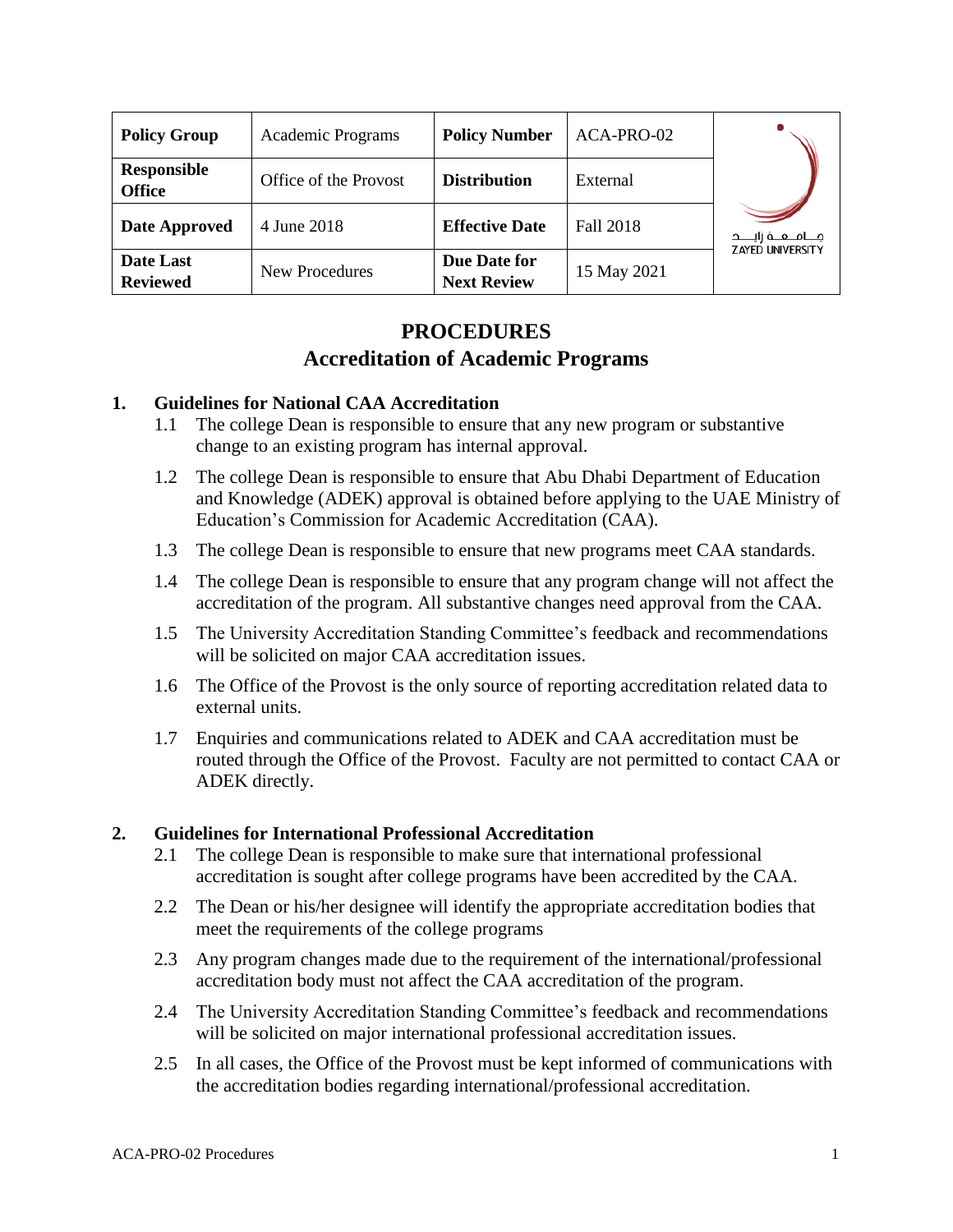### **3. Schedule**

- 3.1 It is the responsibility of the college Dean to ensure all submissions of reports to the accreditation body are done in a timely manner.
- 3.2 The timeframe for accreditation is set by the Office of the Provost in consultation with the college Dean and the accreditation body's timetable for review.

### **4. Completion and Compliance**

The Office of the Provost is responsible to review the college's submission of accreditation documents for its comprehensiveness, accurateness, consistency and compliance with the relevant accreditation standards, and will work with the relevant faculty/administrators to submit the documents as required to the accreditation body.

#### **5. Documents**

The following are example documents for accreditation of academic programs. They include internal documents as well as external ones. The Dean of the program seeking accreditation must ensure that all versions of these are up to date at the time of application.

- 5.1 Internal documents are created within the university to support the accreditation process. They are:
	- a) Application letter from the Chief Executive Officer (Vice-President);
	- b) ADEK Proposal Template;
	- c) ADEK Application (self-study) for authorization of a new program;
	- d) CAA Self-Study Template for initial accreditation or renewal of accreditation;
	- e) CAA Self Study for initial accreditation or renewal of accreditation;
	- f) Response to External Review Team (ERT) assessment report;
	- g) Catalog, Policies and procedures manual, Organization chart, Quality Assurance Manual, Learning Outcomes Assessment Manual, Students handbook, Faculty handbook, Staff handbook, etc.;
	- h) Accreditation Timeline.
- 5.2 External documents are those that have been originated and prepared by the accreditation and authorization bodies. They are:
	- a) ADEK Criteria, Guidelines and Procedures for Authorization of New Programs in The Emirate of Abu Dhabi;
	- b) ADEK Application Cover Page for New Program Authorization;
	- c) CAA standards for Licensure and Accreditation;
	- d) CAA Application form for accreditation/reaccreditation;
	- e) CAA Procedural Guidelines for Initial Accreditation;
	- f) CAA Procedural Guidelines for Renewal of Accreditation.

The Office of the Provost is the primary source for obtaining the latest version of the above documents.